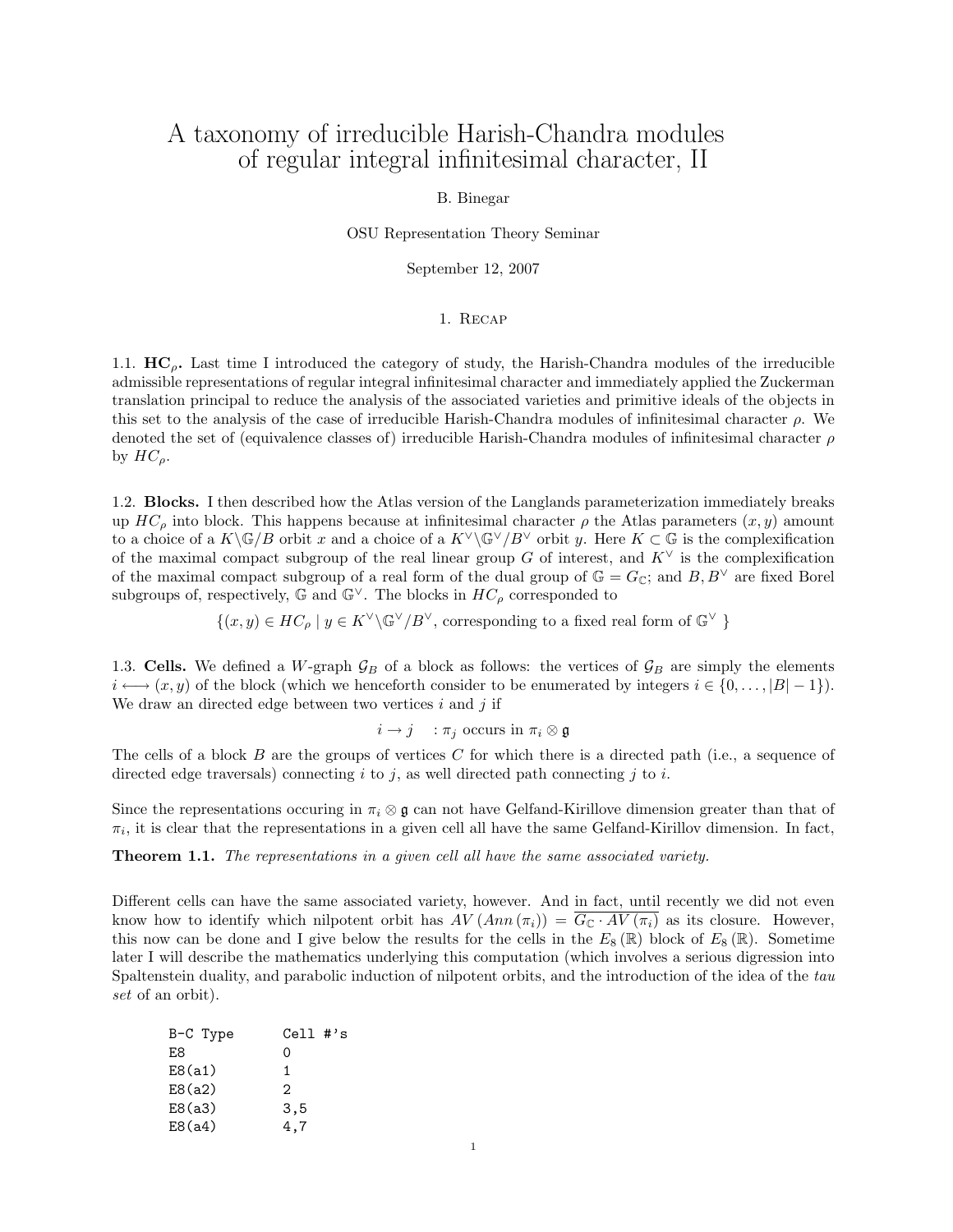E8(b4) 6,8,9 E8(a5) 10,13,17 E7(a1) 11 E8(b5) 12,14 E8(a6) 15,18 D7(a1) 16,19,20,21,22 E8(b6) 23,25,27 E7(a3) 24,29 E6(a1)+A1 26,30 D7(a2) 28,31,35 E6 33 D5+A2 32,38,39,45 E6(a1) 34,37 E7(a4) 36,41,43 A6+A1 40 D6(a1) 44,49 A6 42,46,48,50 E8(a7) 47,51,53 (the self-dual special orbit and the corresponding self-dual cells) D5 54 E6(a3) 55,63 D4+A2 52,57,59,62 A4+A2+A1 60 D5(a1)+A1 58,64,65 A4+A2 56,66,68,69 A4+2A1 61,67,70 D5(a1) 71,79 A4+A1 72,80 D4(a1)+A2 73,78,81 A4 74,82 A3+A2 75,76,83,84,86 D4(a1)+A1 87,89 D4 85 D4(a1) 88,90 2A2 77,91,92 A3 94 A2+2A1 93,95,96 A2+A1 97,99 A2 98,100 2A1 101 A1 102 0 103

2

Before leaving cells for the time being, I should point out that actually the full W-graph of a block, as computed by Atlas, has some additional data. First of all, we can (and Atlas does) attach to each edge  $i \to j$  a multiplicity  $m(i, j)$  corresponding to the multiplicity of  $\pi_j$  in  $\pi_i \otimes \mathfrak{g}$ . Secondly, we can (and Atlas does) attach to each vertex i, the tau-invariant of  $\pi_i$ . This is actually an invariant of the annihilator of  $\pi_i$ in  $U(\mathfrak{g})$  which I will define below.

1.4. **Primitive Ideals.** A primitive ideal in  $U(\mathfrak{g})$  is the annihilator of an irreducible  $U(\mathfrak{g})$ -module. It should be remarked that the distinct representations can certainly have the same primitive ideal. In fact, different classes of representations can have the same primitive ideal. In fact, the classification of primitive ideals utilizes an entirely different class of representations than the Harish-Chandra modules discussed above.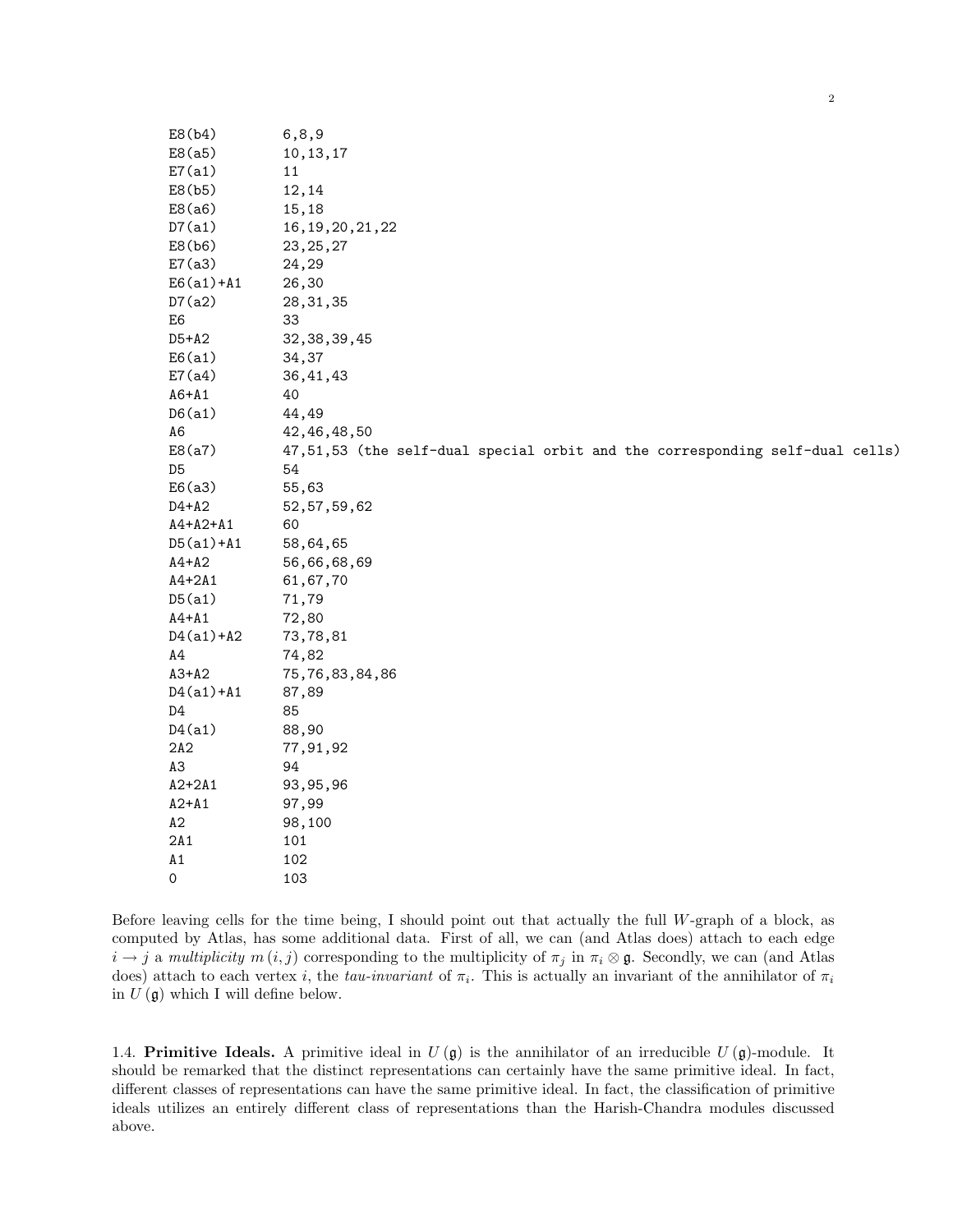Let  $Prim_{\rho}$  denote the (finite) set of primitive ideals of infinitesimal character  $\rho$ . And let  $L(\lambda)$  denote the irreducible  $U(\mathfrak{g})$  module of highest weight  $\lambda - \rho$ . Then

Theorem 1.2 (Duflo). The map

$$
\varphi: W \to Prim_{\rho}: w \to Ann(L(w\rho))
$$

is surjective.

The fibers of this map are called *left cells* in  $W$ . Thus, the classification of primitive ideals of infinitesimal character  $\rho$  is in terms of certain subsets of W, the *left cells*.

## 2. Invariants of Primitive Ideals

In what follows we shall need two particular invariants of a primitive ideal of infinitesimal character  $\rho$ ; its tau invariant and an associated special representation of W.

2.1. **Tau invariants.** Let  $M_w$  be the Verma module of highest weight  $w\rho - \rho$  (containing  $L(w\rho)$  as its maximal quotient). Then  $M_e$  corresponds to the Verma module with the trivial representation as its maximal quotient and the other extreme is  $I_1 \equiv Ann(M_{-1}) = Ann(L(-\rho))$  which is the unique minimal primitive ideal of infinitesimal character  $\rho$ .

Let  $\Pi$  denote the simple roots of  $\mathfrak{g}$ . And for any  $\alpha \in \Pi$ , let

$$
I_{\alpha} \equiv Ann(L_{s_{\alpha}}) = Ann(M(-s_{\alpha}\rho)/M(-\rho))
$$

**Theorem 2.1.** The primitive ideals  $I_{\alpha}$ ,  $\alpha \in \Pi$ , are all distinct from each other and  $I_1$ . Any primitive ideal strictly containing  $I_1$  contains at least one of the  $I_{\alpha}$ .

**Definition 2.2.** The **tau invariant** of a primitive ideal I containing  $I_1$  is

$$
\{s \in \Pi \mid I_s \subset I\}
$$

Remark 2.3. One can think of the tau invariant of the primitive ideal as prescribing in along which directions from I a primitive ideal can be reached from  $I_1$  (thinking of the primitive ideals  $I_s$  as being nested around I<sub>1</sub> and  $s \in tau (I)$  meaning  $I_1 \subset I_s \subset I$ ; putting I on the s-side of  $I_1$ ).

#### 2.2. Special Representations of W.

**Theorem 2.4** (Joseph). Let  $\mu \in \mathfrak{h}^*$  and consider the function

 $p: \mathfrak{h}^* \to \mathbb{N}: \mu \to GoldieRank(U(\mathfrak{g})/L(\mu))$ 

Then for  $w \in W$ ,  $p_w : \mu \to p(w\mu)$  is a polynomial on the dominant Weyl chamber. In fact,  $p_w$  is a homogeneous harmonic polynomial.

**Fact 2.5.** If w and w' belong to the same left cell (i.e,  $Ann(L_w) = Ann(L_{w'}))$  then  $p_w = p_{w'}$ .

Since  $p_w$  is a homogeneous harmonic polynomial on  $\mathfrak{h}^*$ , W acts on it and thereby generates an irreducible representation of W.

Definition 2.6. For  $\sigma \in \widehat{W}$ 

$$
\mathcal{C}_{\sigma} = \{ w \in W \mid span_{\mathbb{C}} (W \cdot p_w) \approx \sigma \}
$$

A representation of  $\sigma \in W$  that can be constructed in this fashion is called **special representation** of W. The subset  $\mathcal{C}_{\sigma} \subset W$  is called the **two-sided cell** in W corresponding to the special representation  $\sigma$ .

Theorem 2.7.

$$
|Prim_{\rho}| = \sum_{\sigma \in \widehat{W}_{special}} \dim(\sigma)
$$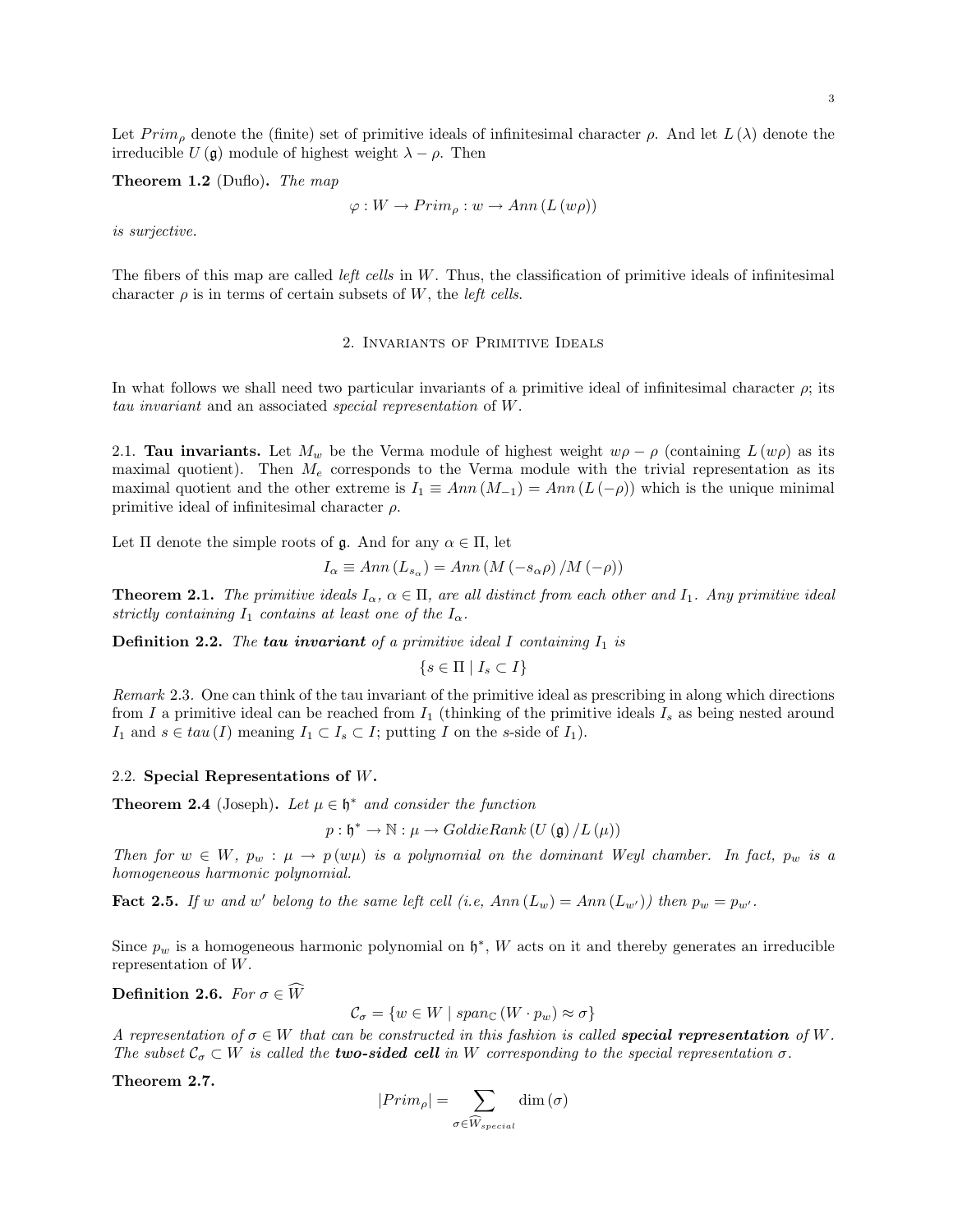$$
AV(Ann(Lw)) = AV(Ann(Lw'))
$$

Definition 2.9. The nilpotent orbits that arise in this fashion are called special nilpotent orbits.

Remark 2.10. For classical groups, special orbits can be defined as the image of Spaltenstein's order reversing "duality" mapping (based on sending a partition to its conjugate partition). Special orbits in this sense are exactly the special orbits as defined above. Even more succinctly, one can say that an orbit is special if and only it is the associated variety of an irreducible represenation of infinitesimal character  $\rho$ .

## 3. The picture thus far



4. A partitioning of cells

Recall that the W-graph of a block induces the following graph on a cell: for each element  $i \in C$  we attach

- a vertex  $v[i]$
- a tau invariant  $\tau[i] = \text{tau invariant of } Ann(\pi_i)$
- a list of edges with multiplicities  $e[i] = [(j_1, m_1), (j_2, m_d), \dots, (j_k, m_k)]$

Since a necessary condition for  $Ann(\pi_i) = Ann(\pi_j)$  it makes sense to group together those cell elements whose vertices have the same tau invariants. Thus, we define a partitioning  $P_1$  of C by grouping together those vertices with the same tau-invariant. Call such a collection a  $P_1$ -subcell of C.

Next for element  $i$  in any particular  $P_1$ -subcell, attach the following second order tau invariant

 $\tau_{2[i]} = {\tau[j] | j \in \text{edge vertices of } i}$ 

and say that two elements  $i, j$  belong to the same  $P_2$ -subcell if

$$
\tau_2[i] = \tau_2[j] .
$$

Similarly, set

 $\tau_3[i] = {\tau_2[i] | j \in \text{edge vertices of } i}$ 

and say that two elements  $i, j$  belong to the sam  $P_3$ -subcell if

 $\tau_3[i] = \tau_3[j]$  .

Clearly one can continue in this fashion, but eventually since there are only a finite number of cell elements this partitioning must stabilize. Let  $P_{\infty}$  denote the final stable partition (the first  $P_j$  for which  $P_{j+1} = P_j$ ).

**Theorem 4.1.** Let C be any cell in any real form of any exceptional group G. Then the number of  $P_{\infty}$ subcells that occurs in  $C$  is exactly the dimension of a special representation of  $W$ .

Is this a coincidence? Hardly. First of all, it follows from a theorem of Monty McGovern that this partitioning of cells is compatible with a partitioning by collecting together elements with the same primitive ideal. That is,

Ann  $(\pi_i) = Ann(\pi_j) \implies i, j$  belong to same  $P_{\infty}$ -subcell